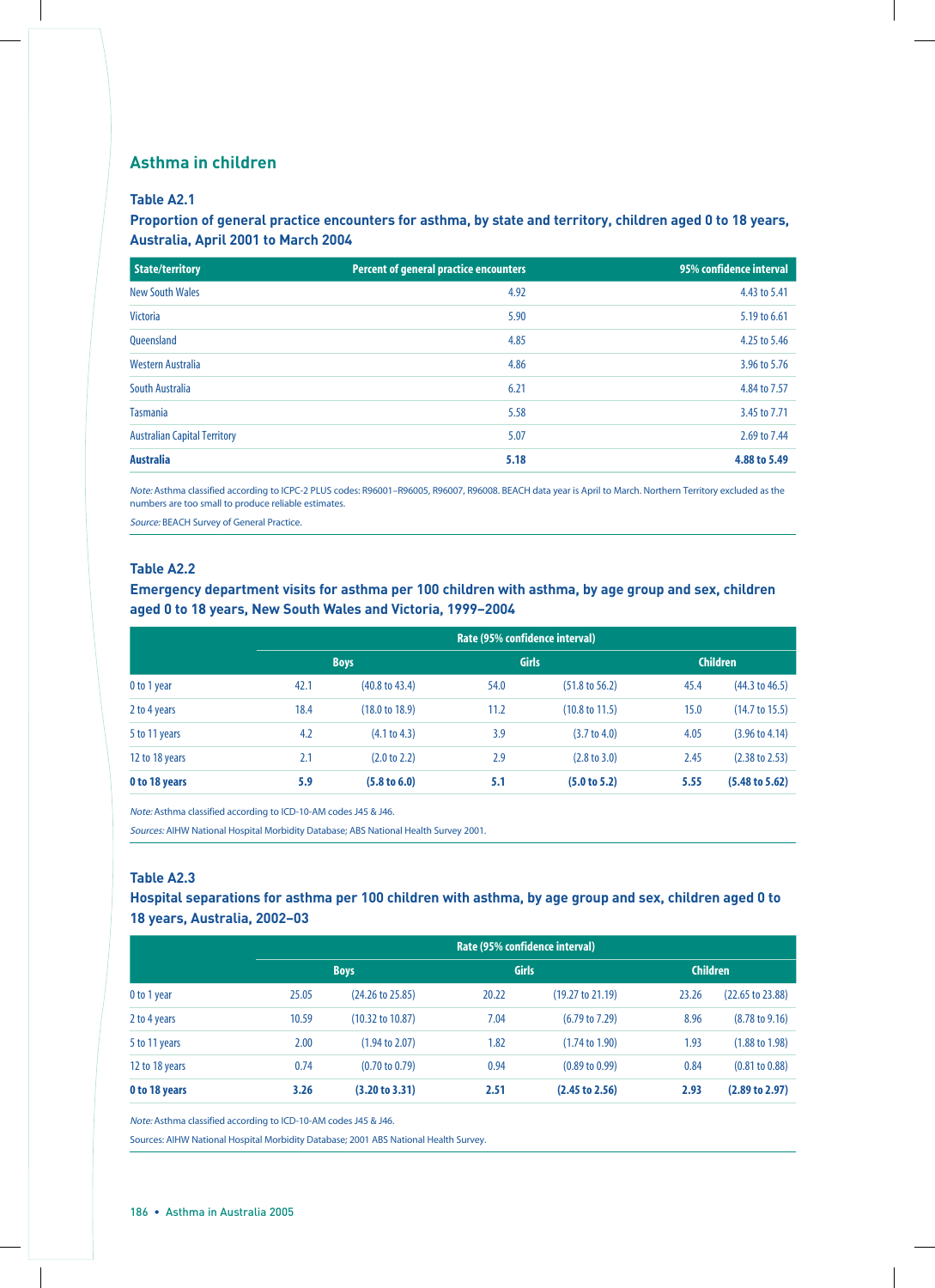#### **Table A2.4**

**Hospital separations for asthma per 100,000 population, by age group, state and territory, children aged 0 to 18 years, Australia, 2002–03**

|                                     | Age group (years)               |                                 |                             |                             |  |  |  |  |
|-------------------------------------|---------------------------------|---------------------------------|-----------------------------|-----------------------------|--|--|--|--|
| <b>State/territory</b>              | $0$ to $1$                      | $2$ to 4                        | 5 to 11                     | 12 to 18                    |  |  |  |  |
|                                     | $(95%$ CI)                      | $(95%$ CI)                      | $(95%$ CI)                  | $(95%$ CI)                  |  |  |  |  |
| <b>New South Wales</b>              | 962.4                           | 1,137.2                         | 332.9                       | 129.0                       |  |  |  |  |
|                                     | $(916.4 \text{ to } 1,009.6)$   | $(1,096.7 \text{ to } 1,178.4)$ | $(318.8 \text{ to } 347.2)$ | (120.3 to 138.0)            |  |  |  |  |
| <b>Victoria</b>                     | 772.6                           | 880.7                           | 269.3                       | 123.1                       |  |  |  |  |
|                                     | $(723.8 \text{ to } 823.1)$     | $(838.5 \text{ to } 923.9)$     | $(254.5 \text{ to } 284.5)$ | (113.1 to 133.4)            |  |  |  |  |
| <b>Oueensland</b>                   | 655.8                           | 886.8                           | 259.7                       | 115.2                       |  |  |  |  |
|                                     | $(606.0 \text{ to } 707.5)$     | (839.9 to 935.0)                | $(243.6 \text{ to } 276.3)$ | $(104.5 \text{ to } 126.4)$ |  |  |  |  |
| Western Australia                   | 959.1                           | 1,096.2                         | 364.2                       | 139.0                       |  |  |  |  |
|                                     | (874.1 to 1,048.1)              | $(1,023.4 \text{ to } 1,171.6)$ | $(337.5 \text{ to } 391.8)$ | $(123.0 \text{ to } 155.9)$ |  |  |  |  |
| <b>South Australia</b>              | 1,301.2                         | 1,454.9                         | 514.3                       | 187.9                       |  |  |  |  |
|                                     | $(1,184.9 \text{ to } 1,422.9)$ | $(1,356.2 \text{ to } 1,556.9)$ | (477.3 to 552.8)            | (166.1 to 211.0)            |  |  |  |  |
| <b>Tasmania</b>                     | 457.1                           | 517.7                           | 173.2                       | 83.5                        |  |  |  |  |
|                                     | $(344.4 \text{ to } 585.6)$     | (419.3 to 626.2)                | $(137.5 \text{ to } 212.9)$ | $(59.7 \text{ to } 111.3)$  |  |  |  |  |
| <b>Australian Capital Territory</b> | 596.6                           | 677.9                           | 126.7                       | 37.1                        |  |  |  |  |
|                                     | (439.9 to 776.8)                | $(541.5 \text{ to } 829.5)$     | (90.1 to 169.4)             | $(19.2 \text{ to } 60.9)$   |  |  |  |  |
| <b>Northern Territory</b>           | 581.4                           | 872.0                           | 263.7                       | 85.4                        |  |  |  |  |
|                                     | (419.0 to 769.9)                | $(701.2 \text{ to } 1,061.2)$   | (202.6 to 332.7)            | $(50.6 \text{ to } 129.1)$  |  |  |  |  |
| <b>Australia</b>                    | 850.20                          | 1,018.20                        | 311.90                      | 127.10                      |  |  |  |  |
|                                     | (824.9 to 875.9)                | $(995.8 \text{ to } 1,040.8)$   | $(304.0 \text{ to } 319.9)$ | (122.1 to 132.2)            |  |  |  |  |

Note: Age standardised to the Australian population as at 30 June 2001. Asthma classified according to ICD-10 codes J45 & J46.

Source: AIHW National Hospital Morbidity Database.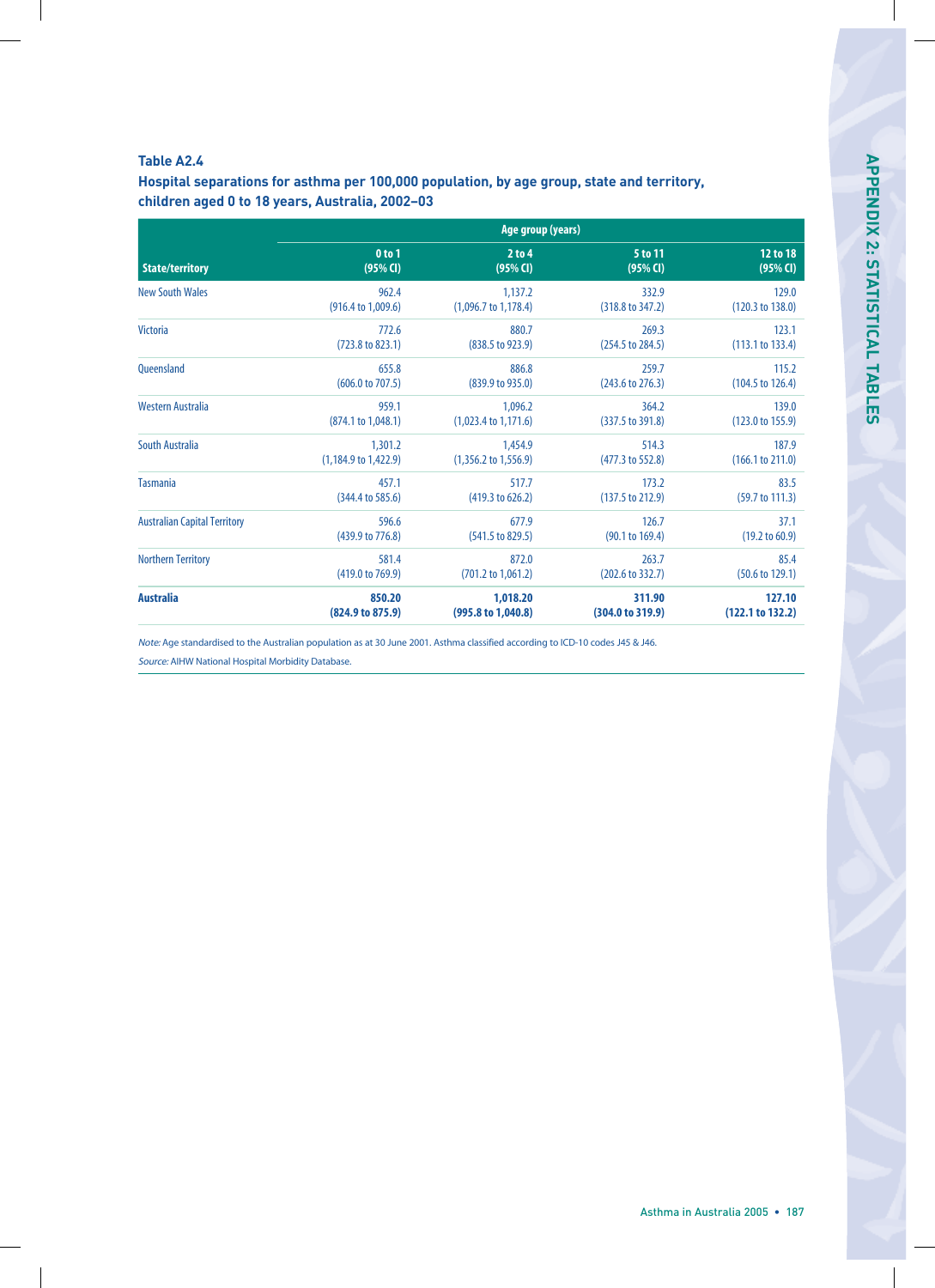## **Prevalence**

#### **Table A2.5**

**Prevalence of ever having doctor-diagnosed asthma, by age group and sex, all ages, Australia, 2001**

| Age/sex         | <b>Estimated number of</b><br>people with ever<br>doctor-diagnosed asthma | <b>Estimated</b><br>total people | Per cent of people<br>with ever doctor-<br>diagnosed asthma | 95% confidence<br><b>interval</b> |
|-----------------|---------------------------------------------------------------------------|----------------------------------|-------------------------------------------------------------|-----------------------------------|
| <b>Males</b>    |                                                                           |                                  |                                                             |                                   |
| $0$ to $4$      | 94,590                                                                    | 654,164                          | 14.5                                                        | 11.8 to 17.1                      |
| 5 to 9          | 209,174                                                                   | 688,199                          | 30.4                                                        | 27.0 to 33.8                      |
| 10 to 14        | 235,469                                                                   | 681,707                          | 34.5                                                        | 31.1 to 38.0                      |
| 15 to 24        | 389,833                                                                   | 1,305,884                        | 29.9                                                        | 27.5 to 32.2                      |
| 25 to 34        | 279,430                                                                   | 1,378,787                        | 20.3                                                        | 18.3 to 22.3                      |
| 35 to 44        | 221,343                                                                   | 1,436,047                        | 15.4                                                        | 13.6 to 17.2                      |
| 45 to 54        | 177,813                                                                   | 1,297,328                        | 13.7                                                        | 11.9 to 15.5                      |
| 55 to 64        | 107,139                                                                   | 902,137                          | 11.9                                                        | 9.8 to 14.0                       |
| 65 to 74        | 76,944                                                                    | 620,575                          | 12.4                                                        | 9.8 to 15.0                       |
| 75 and over     | 44,448                                                                    | 400,078                          | 11.1                                                        | 8.0 to 14.2                       |
| <b>All ages</b> | 1,836,182                                                                 | 9,364,906                        | 19.6                                                        | 19.0 to 20.2                      |
| <b>Females</b>  |                                                                           |                                  |                                                             |                                   |
| $0$ to $4$      | 69,559                                                                    | 621,414                          | 11.2                                                        | 8.7 to 13.6                       |
| 5 to 9          | 141,310                                                                   | 654,568                          | 21.6                                                        | 18.5 to 24.7                      |
| 10 to 14        | 183,139                                                                   | 647,319                          | 28.3                                                        | 24.9 to 31.7                      |
| 15 to 24        | 386,811                                                                   | 1,262,610                        | 30.6                                                        | 28.2 to 33.0                      |
| 25 to 34        | 367,104                                                                   | 1,425,135                        | 25.8                                                        | 23.6 to 27.9                      |
| 35 to 44        | 281,516                                                                   | 1,484,568                        | 19.0                                                        | 17.1 to 20.8                      |
| 45 to 54        | 248,482                                                                   | 1,318,232                        | 18.8                                                        | 16.8 to 20.9                      |
| 55 to 64        | 156,918                                                                   | 897,883                          | 17.5                                                        | 15.1 to 19.9                      |
| 65 to 74        | 112,369                                                                   | 663,512                          | 16.9                                                        | 14.1 to 19.7                      |
| 75 and over     | 78,855                                                                    | 576,117                          | 13.7                                                        | 10.9 to 16.5                      |
| <b>All ages</b> | 2,026,062                                                                 | 9,551,358                        | 21.2                                                        | 20.6 to 21.8                      |

Note: Ever asthma based on a positive response to 'Have you ever been told by a doctor that you have asthma?'

Source: ABS National Health Survey 2001.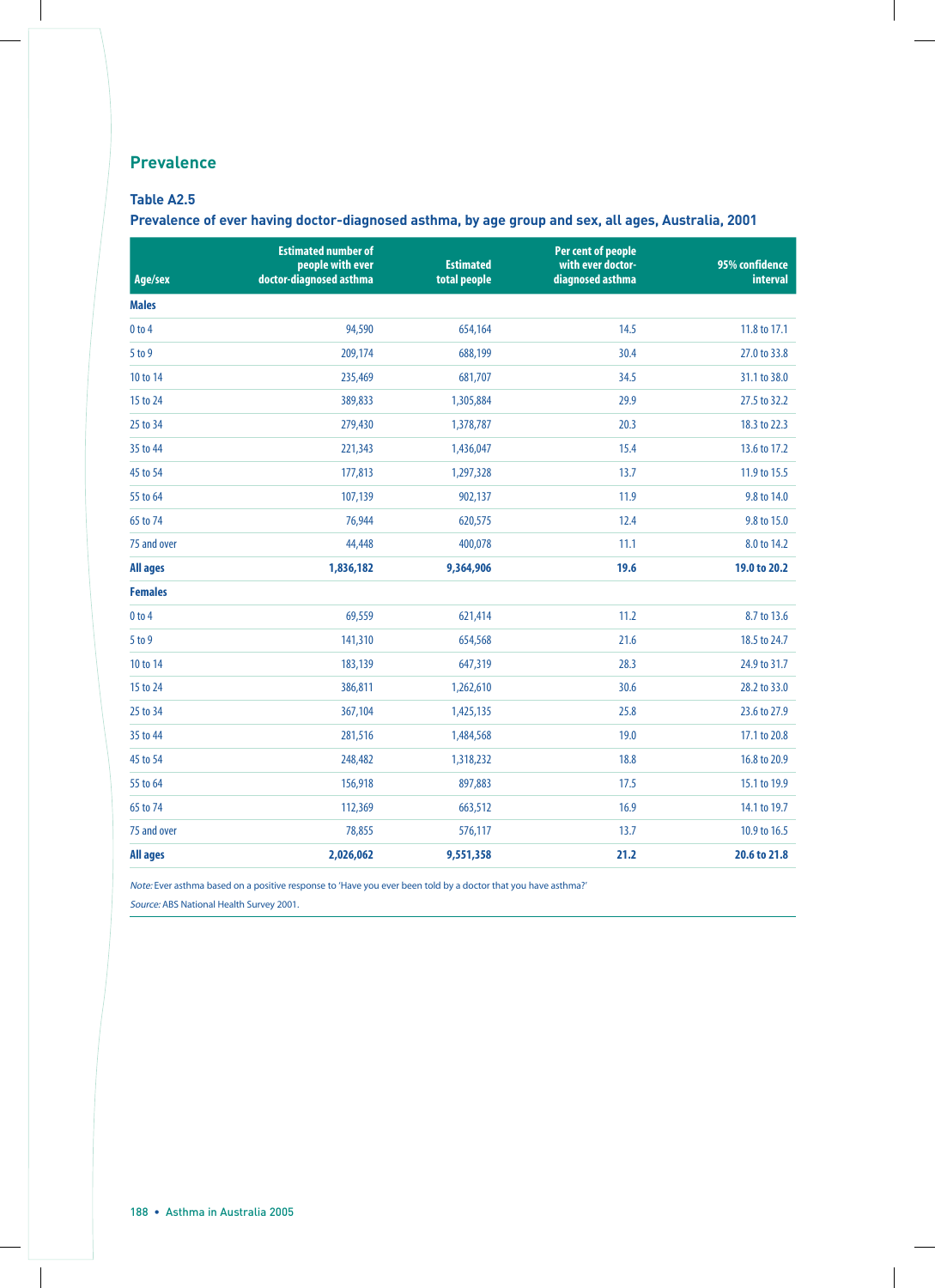| $\sim$ |  |
|--------|--|
|        |  |
|        |  |

**Current prevalence of probable asthma, by age group and sex, all ages, Australia, 2001**

| Age/sex         | <b>Estimated number of</b><br>people with ever<br>doctor-diagnosed asthma | <b>Estimated</b><br>total people | Per cent of people<br>with ever doctor-<br>diagnosed asthma | 95% confidence<br>interval |
|-----------------|---------------------------------------------------------------------------|----------------------------------|-------------------------------------------------------------|----------------------------|
| <b>Males</b>    |                                                                           |                                  |                                                             |                            |
| $0$ to $4$      | 56,761                                                                    | 654,164                          | 8.7                                                         | 6.5 to 10.8                |
| 5 to 9          | 136,131                                                                   | 688,199                          | 19.8                                                        | 16.9 to 22.7               |
| 10 to 14        | 113,312                                                                   | 681,707                          | 16.6                                                        | 13.9 to 19.4               |
| 15 to 24        | 203,544                                                                   | 1,305,884                        | 15.6                                                        | 13.7 to 17.5               |
| 25 to 34        | 139,587                                                                   | 1,378,787                        | 10.1                                                        | 8.6 to 11.7                |
| 35 to 44        | 110,997                                                                   | 1,436,047                        | 7.7                                                         | 6.4 to 9.1                 |
| 45 to 54        | 93,988                                                                    | 1,297,328                        | 7.3                                                         | 5.9 to 8.6                 |
| 55 to 64        | 62,001                                                                    | 902,137                          | 6.9                                                         | 5.2 to 8.5                 |
| 65 to 74        | 54,843                                                                    | 620,575                          | 8.8                                                         | 6.6 to 11.1                |
| 75 and over     | 23,513                                                                    | 400,078                          | 5.9                                                         | 3.6 to 8.2                 |
| <b>All ages</b> | 994,676                                                                   | 9,364,906                        | 10.6                                                        | 10.1 to 11.1               |
| <b>Females</b>  |                                                                           |                                  |                                                             |                            |
| $0$ to $4$      | 47,947                                                                    | 621,414                          | 7.72                                                        | 5.6 to 9.8                 |
| 5 to 9          | 76,291                                                                    | 654,568                          | 11.66                                                       | 9.2 to 14.1                |
| 10 to 14        | 97,037                                                                    | 647,319                          | 14.99                                                       | 12.3 to 17.7               |
| 15 to 24        | 214,171                                                                   | 1,262,610                        | 16.96                                                       | 15.0 to 19.0               |
| 25 to 34        | 216,387                                                                   | 1,425,135                        | 15.18                                                       | 13.4 to 17.0               |
| 35 to 44        | 156,953                                                                   | 1,484,568                        | 10.57                                                       | 9.1 to 12.1                |
| 45 to 54        | 164,396                                                                   | 1,318,232                        | 12.47                                                       | 10.8 to 14.2               |
| 55 to 64        | 109,509                                                                   | 897,883                          | 12.20                                                       | 10.1 to 14.3               |
| 65 to 74        | 72,098                                                                    | 663,512                          | 10.87                                                       | 8.5 to 13.2                |
| 75 and over     | 47,816                                                                    | 576,117                          | 8.30                                                        | 6.0 to 10.6                |
| <b>All ages</b> | 1,202,604                                                                 | 9,551,358                        | 12.59                                                       | 12.1 to 13.1               |

Note: Current asthma based on a positive response to 'Have you ever been told by a doctor that you have asthma?' and 'Do you still get asthma?' Source: ABS National Health Survey 2001.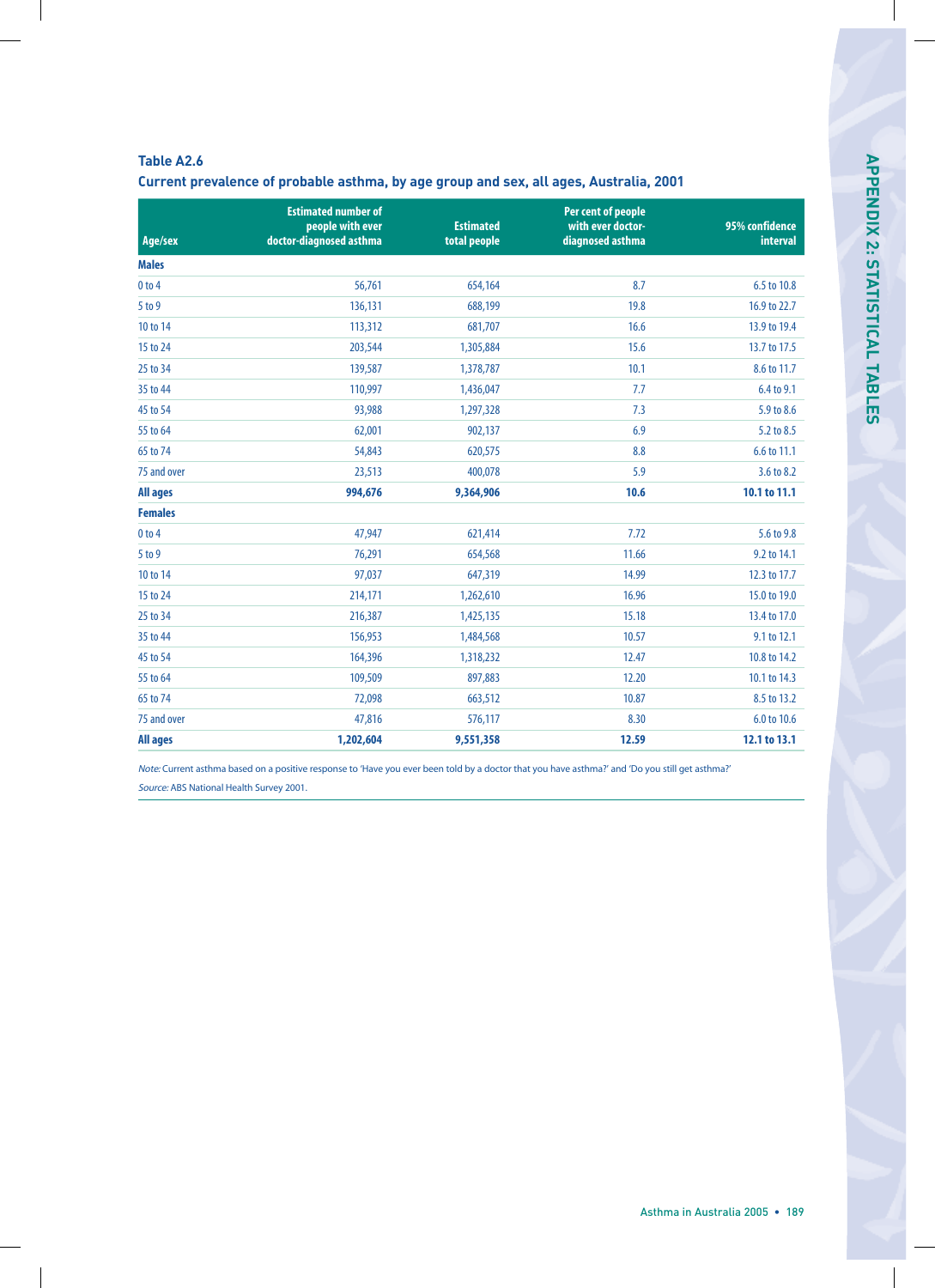# **Hospitalisations**

### **Table A2.7**

**Hospital separations for asthma, by age group and sex, Australia, 1993–2004**

|                     | <b>Males</b>                   |                   |                                               |                               | <b>Females</b>                 |                   |                                               |                               |
|---------------------|--------------------------------|-------------------|-----------------------------------------------|-------------------------------|--------------------------------|-------------------|-----------------------------------------------|-------------------------------|
| Year/age group      | <b>Hospital</b><br>separations | <b>Population</b> | <b>Hospital</b><br>separations<br>per 100,000 | 95%<br>confidence<br>interval | <b>Hospital</b><br>separations | <b>Population</b> | <b>Hospital</b><br>separations<br>per 100,000 | 95%<br>confidence<br>interval |
| <b>0 to 4 years</b> |                                |                   |                                               |                               |                                |                   |                                               |                               |
| 1993-94             | 12,927                         | 662,989           | 1,950                                         | 1,917 to 1,984                | 6,712                          | 629,533           | 1,066                                         | 1,041 to 1,092                |
| 1994-95             | 12,857                         | 665,924           | 1,931                                         | 1,898 to 1,964                | 6,509                          | 632,113           | 1,030                                         | 1,005 to 1,055                |
| 1995-96             | 12,608                         | 666,703           | 1,891                                         | 1,859 to 1,924                | 6,398                          | 632,821           | 1,011                                         | 987 to 1,036                  |
| 1996-97             | 12,683                         | 665,611           | 1,905                                         | 1,872 to 1,939                | 6,594                          | 631,438           | 1,044                                         | 1,019 to 1,070                |
| 1997-98             | 10,207                         | 665,414           | 1,534                                         | 1,505 to 1,564                | 5,174                          | 630,850           | 820                                           | 798 to 843                    |
| 1998-99             | 11,237                         | 662,117           | 1,697                                         | 1,666 to 1,729                | 5,979                          | 627,424           | 953                                           | 929 to 977                    |
| 1999-00             | 8,734                          | 658,830           | 1,326                                         | 1,298 to 1,354                | 4,733                          | 625,323           | 757                                           | 736 to 779                    |
| $2000 - 01$         | 9,679                          | 655,870           | 1,476                                         | 1,447 to 1,505                | 5,203                          | 623,100           | 835                                           | 813 to 858                    |
| $2001 - 02$         | 8,416                          | 657,499           | 1,280                                         | 1,253 to 1,380                | 4,504                          | 624,858           | 721                                           | 700 to 742                    |
| $2002 - 03$         | 7,935                          | 651,556           | 1,218                                         | 1,191 to 1,245                | 4,206                          | 619,365           | 679                                           | 659 to 700                    |
| $2003 - 04$         | 8,335                          | 648,266           | 1,286                                         | 1,259 to 1,314                | 4,266                          | 616,395           | 692                                           | 672 to 713                    |
| 5 to 14 years       |                                |                   |                                               |                               |                                |                   |                                               |                               |
| 1993-94             | 9,376                          | 1,305,410         | 718                                           | 704 to 733                    | 6,172                          | 1,239,594         | 498                                           | 486 to 510                    |
| 1994-95             | 7,755                          | 1,313,601         | 590                                           | 577 to 604                    | 5,371                          | 1,248,399         | 430                                           | 419 to 442                    |
| 1995-96             | 8,056                          | 1,326,681         | 607                                           | 594 to 621                    | 5,373                          | 1,261,913         | 426                                           | 415 to 437                    |
| 1996-97             | 7,163                          | 1,339,478         | 535                                           | 523 to 547                    | 4,766                          | 1,274,788         | 374                                           | 363 to 385                    |
| 1997-98             | 7,103                          | 1,347,206         | 527                                           | 515 to 540                    | 4,595                          | 1,283,025         | 358                                           | 348 to 369                    |
| 1998-99             | 7,224                          | 1,355,317         | 533                                           | 521 to 545                    | 4,811                          | 1,291,019         | 373                                           | 362 to 383                    |
| 1999-00             | 5,662                          | 1,366,184         | 414                                           | 404 to 425                    | 3,853                          | 1,300,535         | 296                                           | 287 to 306                    |
| $2000 - 01$         | 6,620                          | 1,377,301         | 481                                           | 469 to 492                    | 4,317                          | 1,309,796         | 330                                           | 320 to 340                    |
| $2001 - 02$         | 4,984                          | 1,386,873         | 359                                           | 350 to 370                    | 3,032                          | 1,317,968         | 230                                           | 222 to 238                    |
| $2002 - 03$         | 4,322                          | 1,391,412         | 311                                           | 301 to 320                    | 2,702                          | 1,321,845         | 204                                           | 197 to 212                    |
| $2003 - 04$         | 4,419                          | 1,392,666         | 317                                           | 308 to 327                    | 2,952                          | 1,322,083         | 223                                           | 215 to 232                    |
| 15 to 34 years      |                                |                   |                                               |                               |                                |                   |                                               |                               |
| 1993-94             | 3,469                          | 2,810,134         | 123                                           | 119 to 128                    | 6,961                          | 2,753,439         | 253                                           | 247 to 259                    |
| 1994-95             | 2,907                          | 2,802,353         | 104                                           | 100 to 108                    | 6,192                          | 2,745,400         | 226                                           | 220 to 231                    |
| 1995-96             | 3,013                          | 2,797,935         | 108                                           | 104 to 112                    | 6,245                          | 2,741,195         | 228                                           | 222 to 234                    |
| 1996-97             | 2,917                          | 2,795,430         | 104                                           | 101 to 108                    | 6,071                          | 2,743,091         | 221                                           | 216 to 227                    |
| 1997-98             | 3,234                          | 2,779,977         | 116                                           | 112 to 120                    | 6,267                          | 2,734,830         | 229                                           | 224 to 235                    |
| 1998-99             | 3,439                          | 2,764,738         | 124                                           | 120 to 129                    | 6,206                          | 2,723,554         | 228                                           | 222 to 234                    |
| 1999-00             | 3,314                          | 2,758,243         | 120                                           | 116 to 124                    | 5,798                          | 2,721,471         | 213                                           | 208 to 219                    |
| $2000 - 01$         | 3,338                          | 2,763,711         | 121                                           | 117 to 125                    | 5,762                          | 2,730,615         | 211                                           | 206 to 217                    |
| $2001 - 02$         | 2,628                          | 2,779,273         | 95                                            | 91 to 98                      | 4,475                          | 2,749,580         | 163                                           | 158 to 168                    |
| $2002 - 03$         | 2,133                          | 2,805,935         | 76                                            | 73 to 79                      | 4,093                          | 2,760,675         | 148                                           | 144 to 153                    |
| $2003 - 04$         | 2,170                          | 2,839,356         | 76                                            | 73 to 80                      | 4,176                          | 2,793,267         | 150                                           | 145 to 154                    |

(continued)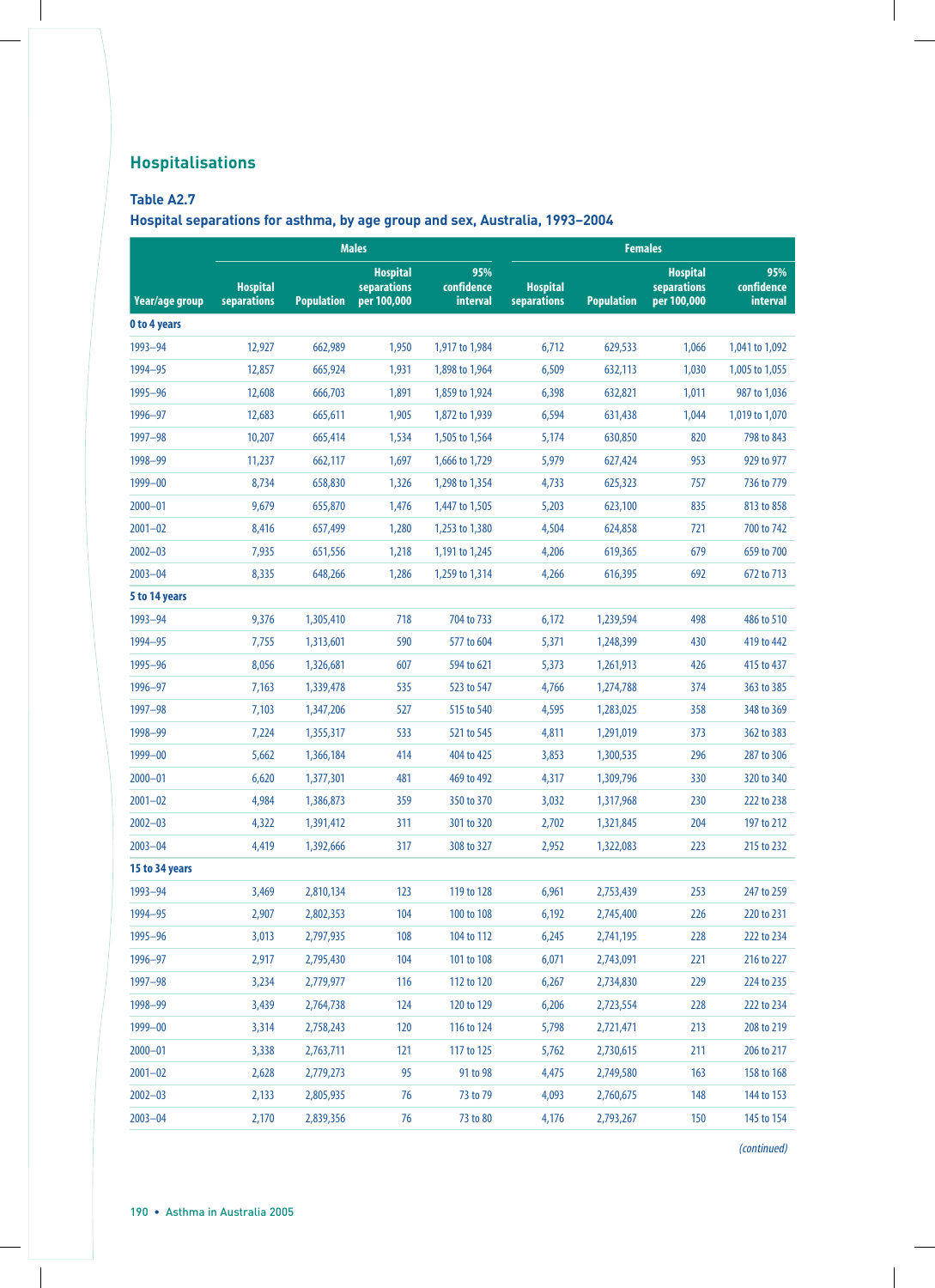#### **Table A2.7 (continued)**

|  | Hospital separations for asthma, by age group and sex, Australia, 1993-2004 |  |  |  |  |
|--|-----------------------------------------------------------------------------|--|--|--|--|
|--|-----------------------------------------------------------------------------|--|--|--|--|

|                          |                                |                   | <b>Males</b>                                  |                                      | <b>Females</b>                        |                   |                                                      |                                      |
|--------------------------|--------------------------------|-------------------|-----------------------------------------------|--------------------------------------|---------------------------------------|-------------------|------------------------------------------------------|--------------------------------------|
| Year/age group           | <b>Hospital</b><br>separations | <b>Population</b> | <b>Hospital</b><br>separations<br>per 100,000 | 95%<br>confidence<br><b>interval</b> | <b>Hospital</b><br><b>separations</b> | <b>Population</b> | <b>Hospital</b><br><b>separations</b><br>per 100,000 | 95%<br>confidence<br><b>interval</b> |
| 35 to 64 years           |                                |                   |                                               |                                      |                                       |                   |                                                      |                                      |
| 1993-94                  | 2,243                          | 3,132,090         | 72                                            | 69 to 75                             | 4,796                                 | 3,077,546         | 156                                                  | 151 to 160                           |
| 1994-95                  | 2,207                          | 3,194,835         | 69                                            | 66 to 72                             | 4,703                                 | 3,146,513         | 149                                                  | 145 to 154                           |
| 1995-96                  | 2,224                          | 3,268,186         | 68                                            | 65 to 71                             | 4,926                                 | 3,224,911         | 153                                                  | 149 to 157                           |
| 1996-97                  | 2,345                          | 3,348,237         | 70                                            | 67 to 73                             | 5,242                                 | 3,309,585         | 158                                                  | 154 to 163                           |
| $1997 - 98$              | 2,581                          | 3,428,459         | 75                                            | 72 to 78                             | 5,694                                 | 3,399,118         | 168                                                  | 163 to 172                           |
| 1998-99                  | 2,900                          | 3,508,991         | 82                                            | 80 to 86                             | 7,112                                 | 3,486,881         | 204                                                  | 199 to 209                           |
| 1999-00                  | 2,953                          | 3,587,294         | 82                                            | 79 to 85                             | 7,049                                 | 3,572,501         | 197                                                  | 193 to 202                           |
| $2000 - 01$              | 2,820                          | 3,660,750         | 77                                            | 74 to 80                             | 6,745                                 | 3,652,919         | 185                                                  | 180 to 189                           |
| $2001 - 02$              | 2,563                          | 3,730,335         | 69                                            | 66 to 71                             | 6,205                                 | 3,731,320         | 166                                                  | 162 to 170                           |
| $2002 - 03$              | 2,249                          | 3,798,334         | 59                                            | 57 to 62                             | 5,610                                 | 3,800,910         | 148                                                  | 144 to 152                           |
| $2003 - 04$              | 2,260                          | 3,857,069         | 59                                            | 56 to 61                             | 5,610                                 | 3,866,726         | 145                                                  | 141 to 149                           |
| <b>65 years and over</b> |                                |                   |                                               |                                      |                                       |                   |                                                      |                                      |
| 1993-94                  | 1,658                          | 887,292           | 187                                           | 178 to 196                           | 2,708                                 | 1,169,066         | 232                                                  | 223 to 241                           |
| 1994-95                  | 1,640                          | 911,353           | 180                                           | 171 to 189                           | 2,737                                 | 1,194,247         | 229                                                  | 221 to 238                           |
| 1995-96                  | 1,719                          | 934,099           | 184                                           | 175 to 193                           | 2,938                                 | 1,217,314         | 241                                                  | 233 to 250                           |
| 1996-97                  | 1,948                          | 959,299           | 203                                           | 194 to 212                           | 3,291                                 | 1,243,757         | 265                                                  | 256 to 274                           |
| $1997 - 98$              | 2,145                          | 982,115           | 218                                           | 209 to 228                           | 3,668                                 | 1,266,570         | 290                                                  | 280 to 299                           |
| 1998-99                  | 1,454                          | 1,003,511         | 145                                           | 138 to 153                           | 3,510                                 | 1,287,719         | 273                                                  | 264 to 282                           |
| 1999-00                  | 1,353                          | 1,025,977         | 132                                           | 125 to 139                           | 3,557                                 | 1,309,477         | 272                                                  | 263 to 281                           |
| $2000 - 01$              | 1,177                          | 1,047,699         | 112                                           | 106 to 119                           | 3,149                                 | 1,331,619         | 236                                                  | 228 to 245                           |
| $2001 - 02$              | 1,171                          | 1,076,672         | 109                                           | 103 to 115                           | 3,040                                 | 1,358,862         | 224                                                  | 216 to 232                           |
| $2002 - 03$              | 1,047                          | 1,105,896         | 95                                            | 89 to 101                            | 2,933                                 | 1,385,051         | 212                                                  | 204 to 220                           |
| $2003 - 04$              | 937                            | 1,134,285         | 83                                            | 77 to 88                             | 2,864                                 | 1,411,356         | 203                                                  | 196 to 211                           |
|                          |                                |                   |                                               |                                      |                                       |                   |                                                      |                                      |

Note: All hospital separations prior to 1998–99 data have been converted to ICD-10 using the following conversion factors: less than 35 years =1; 35 to 64 years = 0.64; 65 years and above = 0.53. Asthma is classified according to ICD-9 code 493, and ICD-10 codes J45 and J46.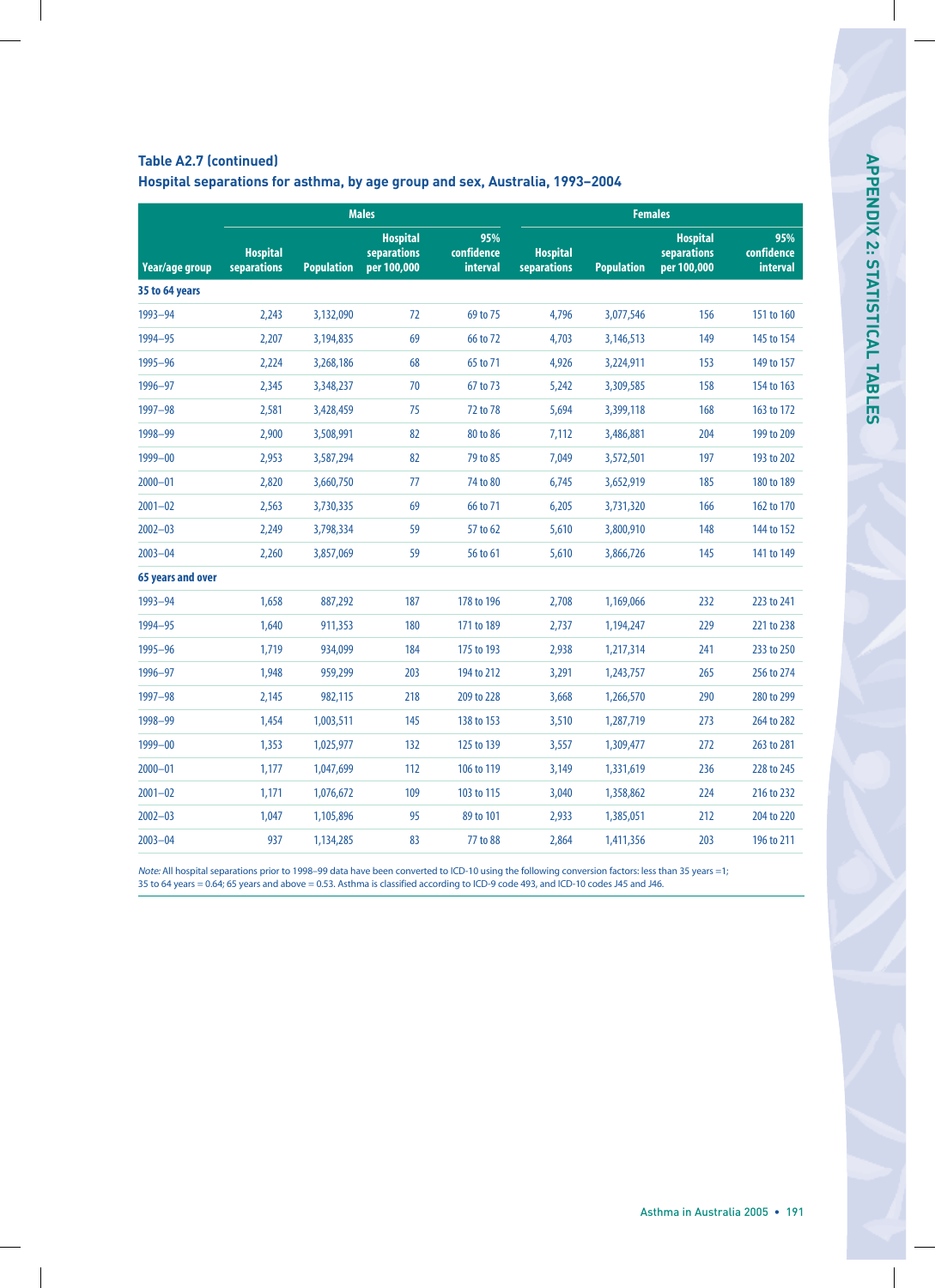# **Patient days**

### **Table A2.8**

**Hospital patient days for asthma per 100,000 population, by age group, Australia, 1993–2004**

|                                                                     |            |         |          |          | Age group (years) |                        |
|---------------------------------------------------------------------|------------|---------|----------|----------|-------------------|------------------------|
|                                                                     | $0$ to $4$ | 5 to 14 | 15 to 34 | 35 to 64 | 65 and over       | All ages (95% CI)      |
| Sex (data for 2002-03)                                              |            |         |          |          |                   |                        |
| <b>Males</b>                                                        | 1,626.6    | 468.7   | 136.9    | 157.7    | 397.0             | 321.3 (317.8 to 324.9) |
| <b>Females</b>                                                      | 928.7      | 347.8   | 288.6    | 498.6    | 1,157.9           | 539.1 (534.5 to 543.7) |
| Year                                                                |            |         |          |          |                   |                        |
| 1993-94                                                             | 2,968.9    | 1,332.4 | 474.8    | 522.3    | 1,610.9           | 919.8 (915.3 to 924.4) |
| 1994-95                                                             | 2,838.1    | 1,086.9 | 416.1    | 503.1    | 1,505.7           | 839.7 (835.4 to 844.0) |
| 1995-96                                                             | 2,688.3    | 1,064.1 | 413.0    | 508.8    | 1,582.8           | 837.6 (833.3 to 841.9) |
| 1996-97                                                             | 2,575.1    | 929.5   | 395.6    | 504.9    | 1,763.2           | 827.5 (823.3 to 831.7) |
| 1997-98                                                             | 2,035.5    | 897.4   | 397.6    | 536.8    | 1,809.9           | 806.1 (802.0 to 810.3) |
| 1998-99                                                             | 2,145.2    | 867.9   | 398.7    | 531.1    | 1,313.0           | 745.1 (741.2 to 749.0) |
| 1999-2000                                                           | 1,641.7    | 650.6   | 344.6    | 499.1    | 1,230.2           | 643.4 (639.8 to 647.0) |
| $2000 - 01$                                                         | 1,687.0    | 717.1   | 333.2    | 437.5    | 1,031.1           | 603.8 (600.3 to 607.3) |
| $2001 - 02$                                                         | 1,423.9    | 492.1   | 252.5    | 389.6    | 890.8             | 496.0 (492.9 to 499.2) |
| $2002 - 03$                                                         | 1,286.5    | 410.5   | 212.3    | 326.7    | 820.0             | 431.1 (428.2 to 434.0) |
| $2003 - 04$                                                         | 1,327.2    | 419.5   | 211.0    | 316.7    | 728.4             | 419.3 (416.5 to 422.2) |
| Remoteness (data for 2002-03)                                       |            |         |          |          |                   |                        |
| <b>Major cities</b>                                                 | 1,308.3    | 393.9   | 185.6    | 275.0    | 695.6             | 380.7 (377.3 to 384.0) |
| <b>Inner regional</b>                                               | 1,123.4    | 388.5   | 229.7    | 348.4    | 903.1             | 453.8 (447.3 to 460.4) |
| <b>Outer regional</b>                                               | 1,243.8    | 469.7   | 273.7    | 454.5    | 1,051.3           | 542.3 (532.3 to 552.6) |
| Remote                                                              | 1,589.2    | 598.7   | 323.2    | 640.7    | 1,875.9           | 733.6 (704.6 to 763.9) |
| Very remote                                                         | 1,320.3    | 418.8   | 313.2    | 1,026.5  | 2,648.2           | 811.0 (768.7 to 855.5) |
| Culturally and linguistically diverse background (data for 2002-03) |            |         |          |          |                   |                        |
| <b>English-speaking background</b>                                  | 1,281.8    | 416.6   | 227.0    | 353.9    | 822.5             | 452.5 (449.3 to 455.7) |
| Non-English-speaking background                                     | 1,653.5    | 270.7   | 109.4    | 211.3    | 817.4             | 300.7 (294.3 to 307.2) |
| Socioeconomic status (data for 2002-03)                             |            |         |          |          |                   |                        |
| SEIFA 1 (most disadvantaged)                                        | 1,558.5    | 499.4   | 254.4    | 419.0    | 929.8             | 527.8 (520.3 to 535.4) |
| SEIFA <sub>2</sub>                                                  | 1,401.2    | 496.5   | 236.9    | 359.5    | 738.9             | 468.6 (461.7 to 475.6) |
| SEIFA 3                                                             | 1,218.0    | 404.6   | 213.8    | 356.2    | 861.3             | 446.0 (439.5 to 452.7) |
| SEIFA 4                                                             | 1,129.9    | 324.7   | 190.6    | 287.9    | 820.0             | 380.1 (374.3 to 386.0) |
| <b>SEIFA 5 (most advantaged)</b>                                    | 1,023.3    | 301.9   | 145.2    | 211.2    | 684.7             | 308.9 (303.6 to 314.3) |
| <b>State/territory (data for 2002-03)</b>                           |            |         |          |          |                   |                        |
| <b>New South Wales</b>                                              | 1,389.5    | 409.9   | 198.3    | 290.3    | 771.4             | 413.7 (408.9 to 418.6) |
| <b>Victoria</b>                                                     | 1,011.9    | 327.3   | 208.4    | 304.2    | 818.9             | 391.5 (385.9 to 397.0) |
| Queensland                                                          | 1,030.6    | 329.4   | 211.8    | 374.6    | 913.2             | 432.8 (426.1 to 439.6) |
| Western Australia                                                   | 1,648.3    | 554.1   | 251.0    | 365.7    | 830.8             | 502.4 (492.3 to 512.5) |
| South Australia                                                     | 2,194.8    | 808.5   | 264.4    | 422.1    | 902.8             | 608.4 (596.0 to 620.9) |
| <b>Tasmania</b>                                                     | 670.1      | 264.7   | 188.3    | 194.2    | 404.7             | 260.2 (245.9 to 274.8) |
| <b>Australian Capital Territory</b>                                 | 979.5      | 184.6   | 115.9    | 247.1    | 831.5             | 322.8 (302.2 to 344.0) |
| <b>Northern Territory</b>                                           | 1,337.2    | 400.7   | 251.7    | 562.3    | 1,748.5           | 651.3 (602.9 to 701.2) |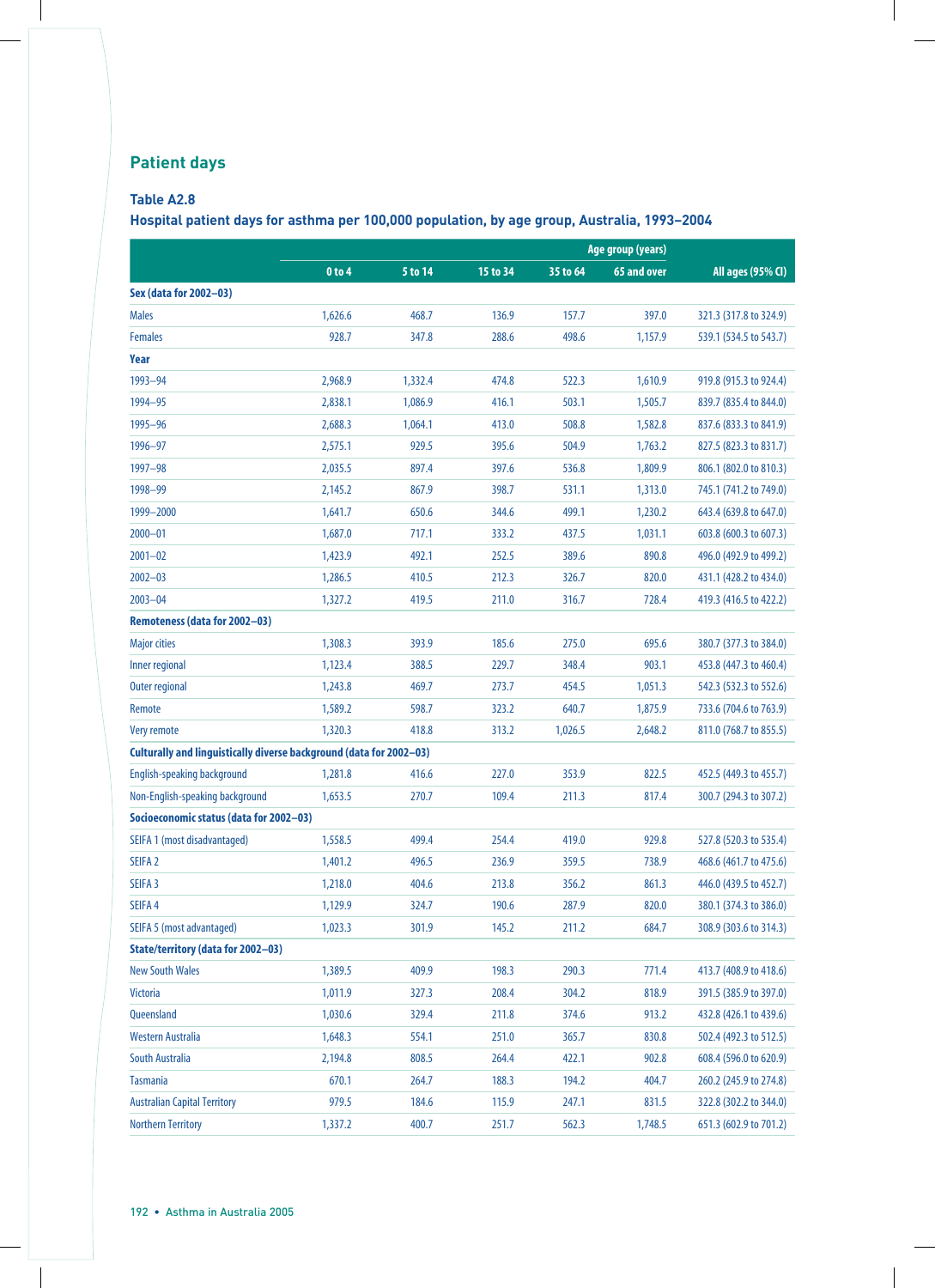#### **Table A2.9**

**Hospital patient days for asthma per 100,000 population, by age group and Indigenous status, Australia, 2002–03**

| Indigenous status                     | 0 to 4 years | 5 to 14 years | 15 to 34 years | 35 to 54 years | 55 years and over | All ages |
|---------------------------------------|--------------|---------------|----------------|----------------|-------------------|----------|
| Aboriginal and Torres Strait Islander | 2214.8       | 555.2         | 302.5          | 1.326.4        | 3,168.2           | 1.003.3  |
| <b>Other</b>                          | 1.242.2      | 403.7         | 209.5          | 268.4          | 645.5             | 418.0    |

## **General practice**

#### **Table A2.10**

**General practice encounters for asthma, by age group, Australia, April 1998 to March 2004**

| Year/age<br>group   | <b>GP</b> encounters for<br>asthma per 100<br><b>GP</b> encounters | 95%<br>confidence<br><b>interval</b> | <b>Total annual GP</b><br><b>attendances</b> | <b>Population</b> | <b>GP</b> encounters for<br>asthma per 100<br>population | 95%<br>confidence<br><b>interval</b> |
|---------------------|--------------------------------------------------------------------|--------------------------------------|----------------------------------------------|-------------------|----------------------------------------------------------|--------------------------------------|
| <b>0 to 4 years</b> |                                                                    |                                      |                                              |                   |                                                          |                                      |
| 1998-99             | 5.5                                                                | 4.6 to 6.5                           | 8,872,329                                    | 1,289,541         | 38.0                                                     | 31.7 to 44.3                         |
| 1999-2000           | 5.3                                                                | 4.5 to 6.1                           | 8,467,529                                    | 1,284,153         | 34.9                                                     | 29.8 to 40.0                         |
| $2000 - 01$         | 4.6                                                                | 4.0 to 5.3                           | 8,146,090                                    | 1,278,970         | 29.3                                                     | 25.2 to 33.5                         |
| $2001 - 02$         | 4.3                                                                | 3.7 to 4.9                           | 7,779,664                                    | 1,282,357         | 26.1                                                     | 22.3 to 29.8                         |
| $2002 - 03$         | 4.1                                                                | 3.5 to 4.8                           | 7,628,359                                    | 1,270,421         | 24.7                                                     | 20.9 to 28.5                         |
| $2003 - 04$         | 4.3                                                                | 3.6 to 5.0                           | 7,251,901                                    | 1,264,617         | 24.7                                                     | 20.8 to 28.5                         |
| 5 to 34 years       |                                                                    |                                      |                                              |                   |                                                          |                                      |
| 1998-99             | 4.1                                                                | 3.8 to 4.4                           | 33,322,197                                   | 8,134,628         | 16.8                                                     | 15.6 to 18.1                         |
| 1999-2000           | 3.9                                                                | 3.6 to 4.3                           | 31,963,780                                   | 8,146,433         | 15.5                                                     | 14.1 to 16.8                         |
| $2000 - 01$         | 3.8                                                                | 3.5 to 4.1                           | 30,910,917                                   | 8,181,423         | 14.4                                                     | 13.2 to 15.6                         |
| $2001 - 02$         | 3.8                                                                | 3.4 to 4.1                           | 29,795,442                                   | 8,233,694         | 13.6                                                     | 12.4 to 14.8                         |
| $2002 - 03$         | 3.4                                                                | 3.1 to 3.7                           | 28,935,717                                   | 8,312,219         | 11.8                                                     | 10.8 to 12.8                         |
| $2003 - 04$         | 3.6                                                                | 3.3 to 4.0                           | 27,494,569                                   | 8,326,866         | 11.9                                                     | 10.8 to 13.1                         |
| 35 to 64 years      |                                                                    |                                      |                                              |                   |                                                          |                                      |
| 1998-99             | 2.6                                                                | 2.4 to 2.8                           | 38,021,641                                   | 6,995,872         | 14.2                                                     | 12.9 to 15.4                         |
| 1999-2000           | 2.7                                                                | 2.5 to 2.9                           | 38,453,076                                   | 7,159,795         | 14.4                                                     | 13.2 to 15.5                         |
| $2000 - 01$         | 2.2                                                                | 2.0 to 2.4                           | 38,694,630                                   | 7,313,669         | 11.8                                                     | 10.7 to 12.9                         |
| $2001 - 02$         | 2.3                                                                | 2.1 to 2.6                           | 38,481,049                                   | 7,461,655         | 12.1                                                     | 11.0 to 13.2                         |
| $2002 - 03$         | 2.4                                                                | 2.2 to 2.6                           | 38,196,778                                   | 7,590,140         | 12.2                                                     | 11.0 to 13.3                         |
| $2003 - 04$         | 2.0                                                                | 1.8 to 2.2                           | 37,488,856                                   | 7,734,740         | 9.6                                                      | 8.8 to 10.5                          |
| 65 years and over   |                                                                    |                                      |                                              |                   |                                                          |                                      |
| 1998-99             | 2.2                                                                | 1.9 to 2.4                           | 21,764,528                                   | 2,291,230         | 20.6                                                     | 18.4 to 22.9                         |
| 1999-2000           | 2.5                                                                | 2.3 to 2.8                           | 21,875,472                                   | 2,335,474         | 23.6                                                     | 21.2 to 26.0                         |
| $2000 - 01$         | 2.0                                                                | 1.8 to 2.2                           | 22,035,428                                   | 2,379,318         | 18.7                                                     | 16.7 to 20.8                         |
| $2001 - 02$         | 2.2                                                                | 1.9 to 2.4                           | 22,161,005                                   | 2,435,534         | 19.6                                                     | 17.4 to 21.8                         |
| $2002 - 03$         | 2.1                                                                | 1.8 to 2.3                           | 22,541,186                                   | 2,490,001         | 18.7                                                     | 16.4 to 20.9                         |
| $2003 - 04$         | 1.9                                                                | 1.7 to 2.2                           | 22,669,052                                   | 2,546,423         | 17.2                                                     | 15.3 to 19.2                         |
|                     |                                                                    |                                      |                                              |                   |                                                          |                                      |

Note: Data is presented in 'BEACH years', which extend from April to March.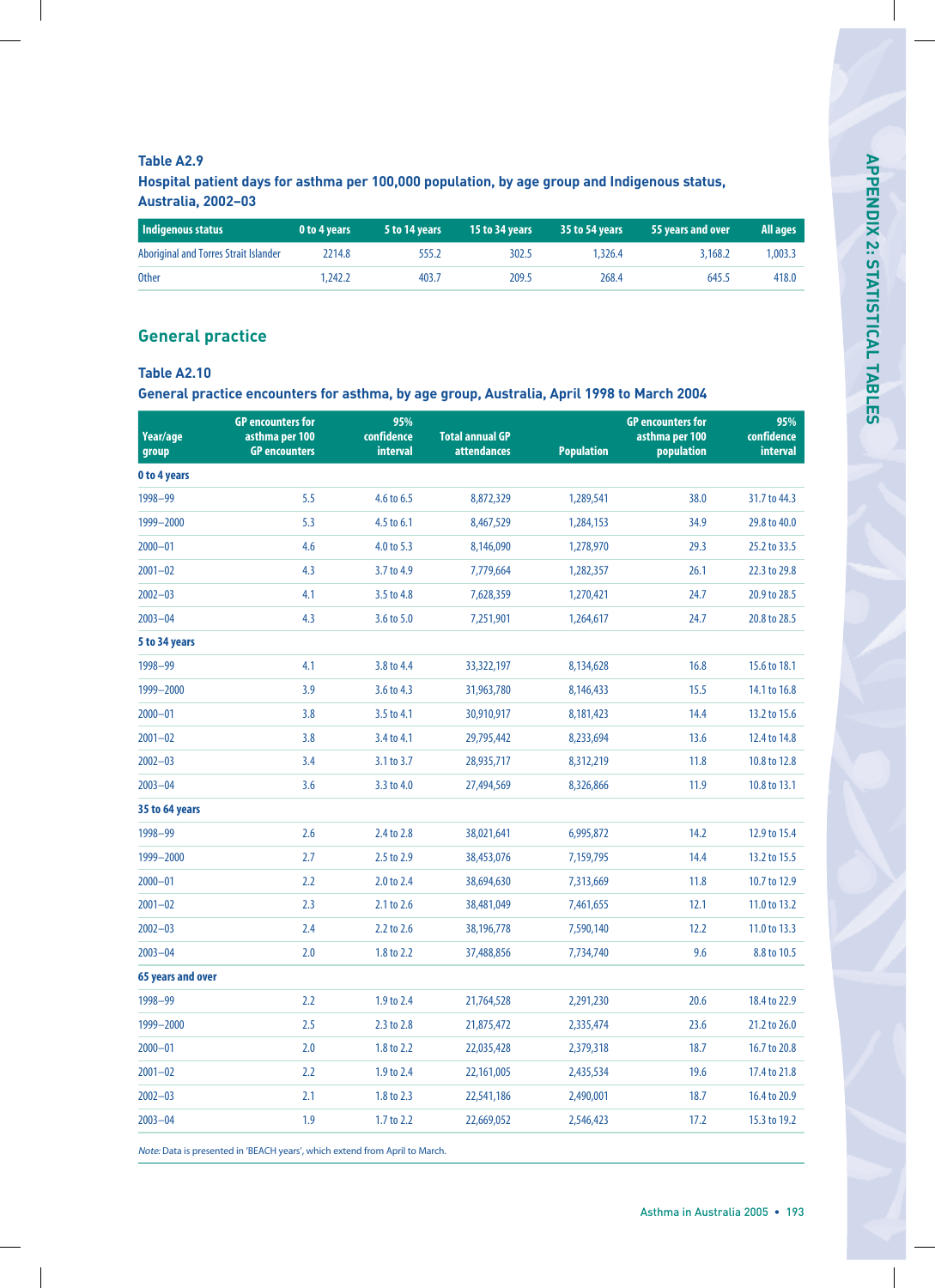# **Mortality**

## **Table A2.11**

**Deaths due to asthma, by sex, people aged 5 to 34 years, Australia, 1979–2003**

|             |                                | <b>Males</b>      |                                            |                                      | <b>Females</b>                 |                   |                                            |                               |  |
|-------------|--------------------------------|-------------------|--------------------------------------------|--------------------------------------|--------------------------------|-------------------|--------------------------------------------|-------------------------------|--|
| <b>Year</b> | <b>Deaths due</b><br>to asthma | <b>Population</b> | Age<br>standardised<br>rate per<br>100,000 | 95%<br>confidence<br><b>interval</b> | <b>Deaths due</b><br>to asthma | <b>Population</b> | Age<br>standardised<br>rate per<br>100,000 | 95%<br>confidence<br>interval |  |
| 1979        | 39                             | 3,801,424         | 1.04                                       | 0.74 to 1.39                         | 26                             | 3,666,212         | 0.71                                       | 0.46 to 1.01                  |  |
| 1980        | 40                             | 3,838,662         | 1.05                                       | 0.75 to 1.39                         | 31                             | 3,707,242         | 0.84                                       | 0.57 to 1.16                  |  |
| 1981        | 37                             | 3,886,621         | 0.97                                       | 0.68 to 1.30                         | 47                             | 3,755,136         | 1.25                                       | 0.92 to 1.63                  |  |
| 1982        | 39                             | 3,913,365         | 0.98                                       | 0.76 to 1.40                         | 40                             | 3,780,951         | 1.09                                       | 0.77 to 1.45                  |  |
| 1983        | 41                             | 3,925,054         | 1.06                                       | 0.76 to 1.41                         | 32                             | 3,794,433         | 0.85                                       | 0.58 to 1.17                  |  |
| 1984        | 58                             | 3,929,234         | 1.45                                       | 1.10 to 1.85                         | 41                             | 3,799,641         | 1.08                                       | 0.77 to 1.43                  |  |
| 1985        | 50                             | 3,941,760         | 1.27                                       | 0.94 to 1.64                         | 56                             | 3,810,544         | 1.44                                       | 1.09 to 1.84                  |  |
| 1986        | 62                             | 3,963,505         | 1.52                                       | 1.16 to 1.92                         | 55                             | 3,829,133         | 1.41                                       | 1.06 to 1.81                  |  |
| 1987        | 55                             | 3,993,308         | 1.38                                       | 1.04 to 1.76                         | 55                             | 3,862,446         | 1.40                                       | 1.05 to 1.79                  |  |
| 1988        | 52                             | 4,031,302         | 1.27                                       | 0.95 to 1.64                         | 40                             | 3,900,786         | 1.01                                       | 0.72 to 1.35                  |  |
| 1989        | 54                             | 4,071,700         | 1.30                                       | 0.98 to 1.68                         | 46                             | 3,941,204         | 1.14                                       | 0.83 to 1.49                  |  |
| 1990        | 44                             | 4,102,245         | 1.07                                       | 0.77 to 1.40                         | 47                             | 3,971,569         | 1.16                                       | 0.85 to 1.51                  |  |
| 1991        | 35                             | 4,113,138         | 0.85                                       | 0.59 to 1.15                         | 41                             | 3,986,925         | 1.01                                       | 0.73 to 1.35                  |  |
| 1992        | 27                             | 4,121,361         | 0.66                                       | 0.43 to 0.93                         | 17                             | 3,997,413         | 0.43                                       | 0.25 to 0.66                  |  |
| 1993        | 38                             | 4,115,544         | 0.91                                       | 0.64 to 1.22                         | 33                             | 3,993,033         | 0.83                                       | 0.57 to 1.13                  |  |
| 1994        | 26                             | 4,115,954         | 0.64                                       | 0.41 to 0.90                         | 37                             | 3,993,799         | 0.93                                       | 0.65 to 1.25                  |  |
| 1995        | 26                             | 4,124,616         | 0.63                                       | 0.41 to 0.90                         | 24                             | 4,003,108         | 0.60                                       | 0.39 to 0.87                  |  |
| 1996        | 24                             | 4,134,908         | 0.58                                       | 0.37 to 0.83                         | 19                             | 4,017,879         | 0.47                                       | 0.28 to 0.70                  |  |
| 1997        | 27                             | 4,127,183         | 0.65                                       | 0.43 to 0.92                         | 22                             | 4,017,855         | 0.55                                       | 0.34 to 0.78                  |  |
| 1998        | 26                             | 4,120,055         | 0.63                                       | 0.41 to 0.90                         | 32 <sup>2</sup>                | 4,014,573         | 0.79                                       | 0.54 to 1.08                  |  |
| 1999        | 27                             | 4,124,427         | 0.66                                       | 0.43 to 0.93                         | 25                             | 4,022,006         | 0.62                                       | 0.40 to 0.89                  |  |
| 2000        | 23                             | 4,141,012         | 0.56                                       | 0.35 to 0.81                         | 25                             | 4,040,411         | 0.61                                       | 0.40 to 0.88                  |  |
| 2001        | 30                             | 4,166,146         | 0.73                                       | 0.49 to 1.01                         | 13                             | 4,067,548         | 0.32                                       | 0.17 to 0.51                  |  |
| 2002        | 16                             | 4,197,347         | 0.38                                       | 0.22 to 0.59                         | 17                             | 4,082,520         | 0.41                                       | 0.24 to 0.62                  |  |
| 2003        | 19                             | 4,232,022         | 0.45                                       | 0.27 to 0.67                         | 12                             | 4,115,350         | 0.28                                       | 0.15 to 0.46                  |  |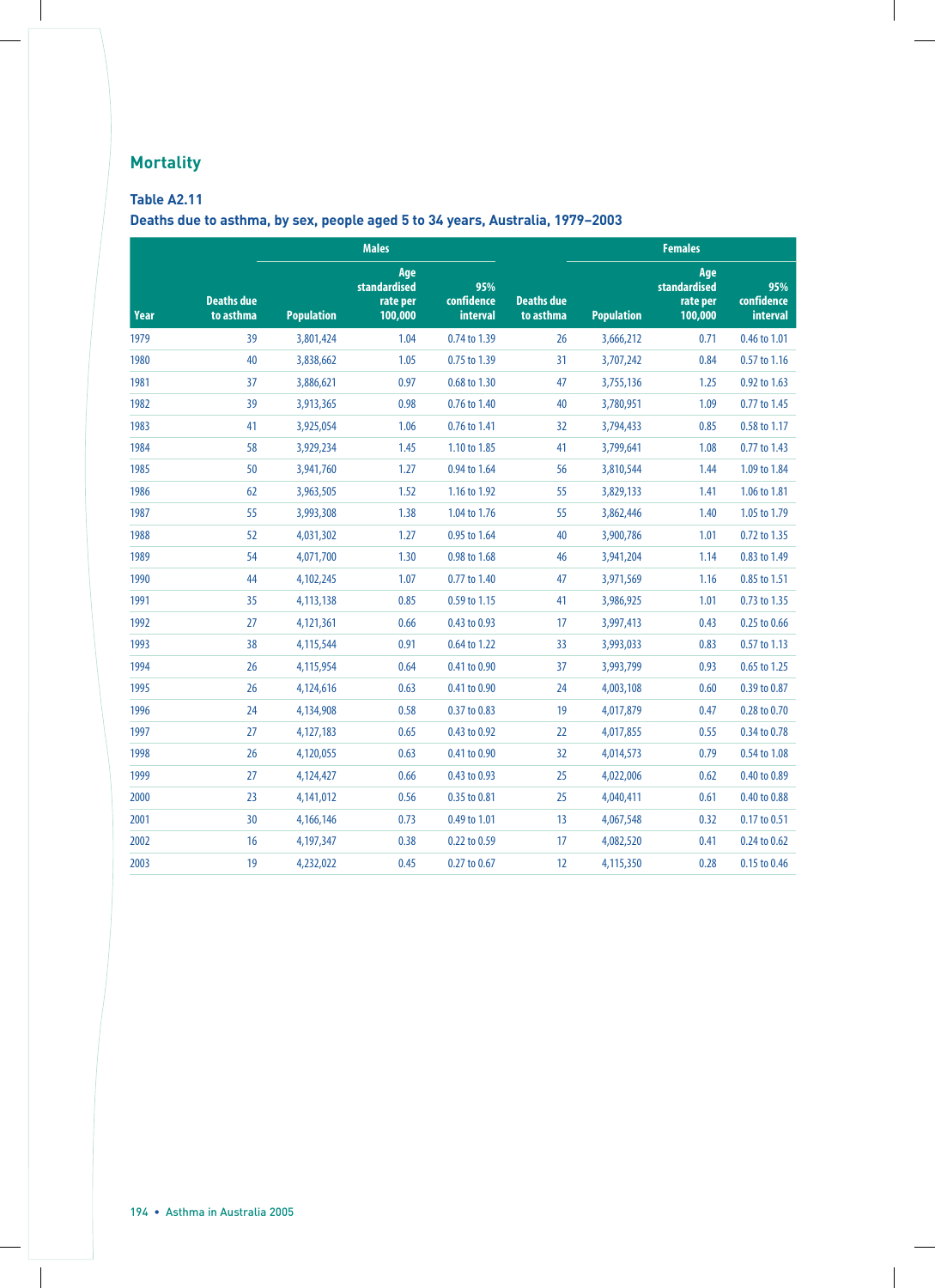|      |                                | <b>Males</b>      |                                            |                                      | <b>Females</b>                 |                   |                                            |                               |  |
|------|--------------------------------|-------------------|--------------------------------------------|--------------------------------------|--------------------------------|-------------------|--------------------------------------------|-------------------------------|--|
| Year | <b>Deaths due</b><br>to asthma | <b>Population</b> | Age<br>standardised<br>rate per<br>100,000 | 95%<br>confidence<br><b>interval</b> | <b>Deaths due</b><br>to asthma | <b>Population</b> | Age<br>standardised<br>rate per<br>100,000 | 95%<br>confidence<br>interval |  |
| 1979 | 177                            | 7,253,762         | 3.21                                       | 2.70 to 3.75                         | 164                            | 7,261,967         | 2.60                                       | 2.21 to 3.01                  |  |
| 1980 | 201                            | 7,338,060         | 3.75                                       | 3.19 to 4.35                         | 225                            | 7,357,296         | 3.49                                       | 3.04 to 3.97                  |  |
| 1981 | 213                            | 7,448,267         | 3.75                                       | 3.22 to 4.31                         | 213                            | 7,474,993         | 3.07                                       | 2.67 to 3.51                  |  |
| 1982 | 224                            | 7,580,914         | 3.94                                       | 3.39 to 4.52                         | 234                            | 7,603,333         | 3.46                                       | 3.02 to 3.92                  |  |
| 1983 | 236                            | 7,686,346         | 3.96                                       | 3.43 to 4.52                         | 249                            | 7,707,126         | 3.52                                       | 3.09 to 3.97                  |  |
| 1984 | 264                            | 7,778,212         | 4.15                                       | 3.63 to 4.67                         | 257                            | 7,801,179         | 3.61                                       | 3.18 to 4.07                  |  |
| 1985 | 295                            | 7,882,728         | 5.05                                       | 4.43 to 5.70                         | 337                            | 7,905,584         | 4.55                                       | 4.07 to 5.05                  |  |
| 1986 | 315                            | 8,000,187         | 4.88                                       | 4.31 to 5.47                         | 301                            | 8,018,163         | 3.97                                       | 3.53 to 4.43                  |  |
| 1987 | 296                            | 8,118,255         | 4.53                                       | 3.99 to 5.09                         | 363                            | 8,145,619         | 4.72                                       | 4.24 to 5.22                  |  |
| 1988 | 297                            | 8,248,945         | 4.51                                       | 3.98 to 5.08                         | 341                            | 8,283,219         | 4.40                                       | 3.94 to 4.88                  |  |
| 1989 | 334                            | 8,387,589         | 5.01                                       | 4.45 to 5.56                         | 402                            | 8,426,827         | 5.01                                       | 4.52 to 5.51                  |  |
| 1990 | 294                            | 8,511,269         | 4.36                                       | 3.85 to 4.91                         | 335                            | 8,553,859         | 4.10                                       | 3.67 to 4.56                  |  |
| 1991 | 255                            | 8,615,409         | 3.73                                       | 3.26 to 4.23                         | 314                            | 8,668,627         | 3.72                                       | 3.31 to 4.14                  |  |
| 1992 | 253                            | 8,716,147         | 3.65                                       | 3.19 to 4.13                         | 310                            | 8,778,517         | 3.63                                       | 3.23 to 4.05                  |  |
| 1993 | 250                            | 8,797,915         | 3.54                                       | 3.09 to 4.01                         | 336                            | 8,869,178         | 3.83                                       | 3.43 to 4.25                  |  |
| 1994 | 245                            | 8,888,066         | 3.67                                       | 3.20 to 4.16                         | 365                            | 8,966,672         | 4.04                                       | 3.64 to 4.47                  |  |
| 1995 | 212                            | 8,993,604         | 2.86                                       | 2.47 to 3.27                         | 341                            | 9,078,154         | 3.68                                       | 3.30 to 4.08                  |  |
| 1996 | 223                            | 9,108,055         | 3.05                                       | 2.65 to 3.48                         | 314                            | 9,202,659         | 3.32                                       | 2.96 to 3.70                  |  |
| 1997 | 207                            | 9,203,171         | 2.71                                       | 2.34 to 3.10                         | 292                            | 9,314,393         | 2.97                                       | 2.64 to 3.32                  |  |
| 1998 | 187                            | 9,294,674         | 2.34                                       | 2.01 to 2.70                         | 294                            | 9,416,597         | 2.95                                       | 2.62 to 3.29                  |  |
| 1999 | 160                            | 9,396,548         | 2.02                                       | 1.7 to 2.36                          | 264                            | 9,529,307         | 2.58                                       | 2.28 to 2.91                  |  |
| 2000 | 169                            | 9,505,331         | 2.00                                       | 1.71 to 2.32                         | 285                            | 9,648,049         | 2.71                                       | 2.40 to 3.04                  |  |
| 2001 | 175                            | 9,630,652         | 2.00                                       | 1.71 to 2.31                         | 247                            | 9,782,588         | 2.27                                       | 1.99 to 2.56                  |  |
| 2002 | 158                            | 9,753,133         | 1.89                                       | 1.60 to 2.21                         | 239                            | 9,887,846         | 2.14                                       | 1.87 to 2.42                  |  |
| 2003 | 108                            | 9,871,642         | 1.21                                       | 0.99 to 1.46                         | 206                            | 10,009,827        | 1.75                                       | 1.52 to 2.00                  |  |

### **Table A2.12 Deaths due to asthma, by sex, all ages, Australia, 1979–2003**